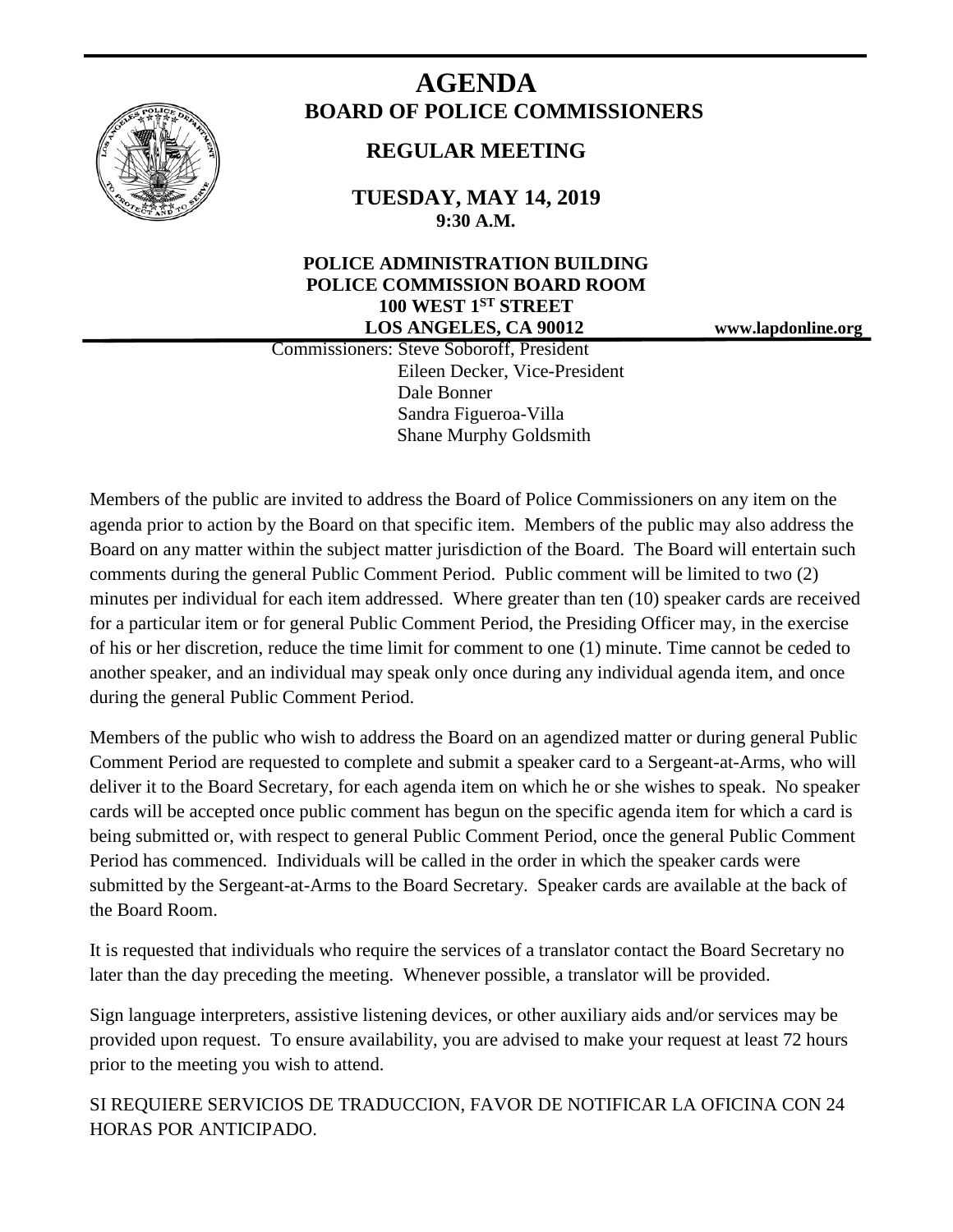#### **1. CONSENT AGENDA ITEMS**

A. DEPARTMENT'S REPORT, dated May 8, 2019, relative to the Personal Expense Statement of Chief of Police Michel R. Moore, in the amount of \$1,242.39, for expenses incurred on February 27-28, 2019, while in Chicago, on a tour of the Motorola Innovation Center and the Chicago Police Departments Strategic Decision Support Centers, as set forth. **IDPC #19-0134** 

Recommendation(s) for Board action:

APPROVE the Department's report.

B. DEPARTMENT'S REPORT, dated April 25, 2019, relative to the request for authority to destroy obsolete original records for South Bureau, as set forth. [\[BPC #19-0135\]](http://www.lapdpolicecom.lacity.org/051419/BPC_19-0135.pdf)

Recommendation(s) for Board action:

APPROVE the Departments' report and TRANSMIT to the City Clerk, Records Management Officer.

C. DEPARTMENT'S REPORT, dated April 25, 2019, relative to the request for authority to destroy obsolete duplicate records for Pacific Area, as set forth. [\[BPC #19-0136\]](http://www.lapdpolicecom.lacity.org/051419/BPC_19-0136.pdf)

Recommendation(s) for Board action:

APPROVE the Department's report and TRANSMIT to the City Clerk, Records Management Officer.

#### **2. REGULAR AGENDA ITEMS**

A**.** DEPARTMENT'S REPORT, dated May 8, 2019, relative to the report on Homelessness and Mental Illness on the Metropolitan Transportation Authority System, as set forth. [\[BPC #19-0140\]](http://www.lapdpolicecom.lacity.org/051419/BPC_19-0140.pdf)

Recommendation(s) for Board action:

REVIEW and TRANSMIT to the City Council, Public Safety Committee.

B. DEPARTMENT'S REPORT, dated May 1, 2019, relative to the Latent Prints Unit Audit (AD No. 18-010), as set forth. [\[BPC #19-0138\]](http://www.lapdpolicecom.lacity.org/051419/BPC_19-0138.pdf)

Recommendation(s) for Board action:

APPROVE the Department's report.

C. DEPARTMENT'S REPORT, dated May 8, 2019, relative the request for approval of the Thirteenth Amendment to Contract Number C-123897 with Motorola Solutions, Inc., as set forth. **[\[BPC #19-0139\]](http://www.lapdpolicecom.lacity.org/051419/BPC_19-0139.pdf)** 

Recommendation(s) for Board action:

APPROVE the Department's report and TRANSMIT to the Mayor.